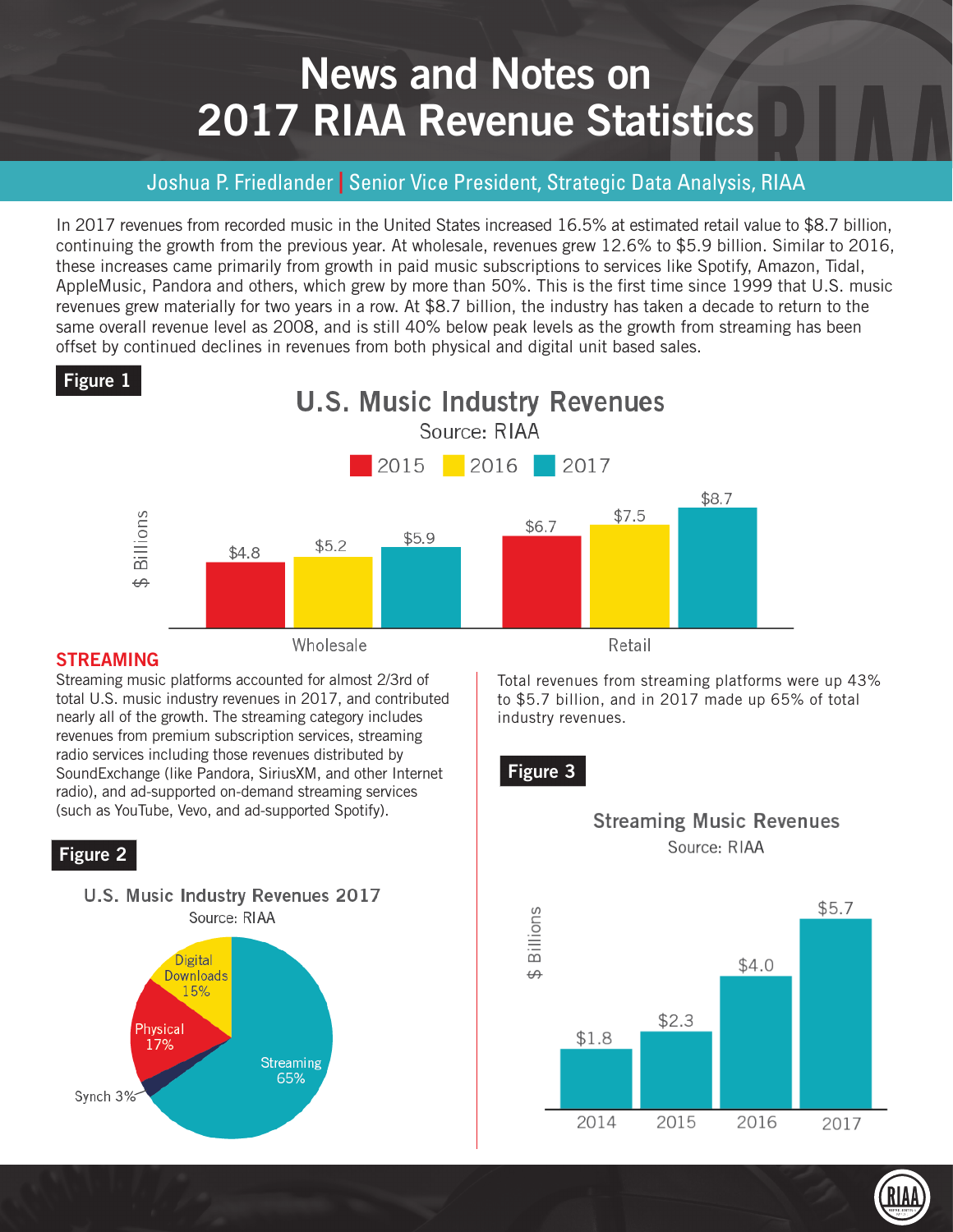Paid subscriptions were the biggest growth driver for the music industry in 2017. Year-over-year revenue growth of 63% brought total subscription revenues to more than \$4 billion for the first time, making it by far the biggest format of recorded music in the United States, comprising 47% of the total market. Starting in 2016, RIAA began differentiating between full-service paid subscriptions and some "limited tier" services. This new category includes paid subscriptions for services limited by factors such as mobile access, catalog availability, on-demand limitations, or device restrictions. Services like Amazon Prime, Pandora Plus, and other subscriptions are included in this category. In 2017, this group represented 14% of the subscription market by value, up from 11% in 2016.

#### **Figure 4**

#### **U.S. Paid Music Subscriptions Revenues** Source: RIAA



Subscription growth was driven by continued rapid user adoption, as the number of paid subscriptions to full ondemand services grew 56% to average 35.3 million for the year, compared with 22.7 million in 2016. New services like Pandora Premium, iHeartRadio All Access, and the first full year of Amazon Unlimited added to a growing group of offerings along with established services like Apple Music, Spotify, Tidal, and others. Note the number of subscriptions does not include limited tier services.

# **Figure 5**



Revenues from on-demand streaming services supported by advertising grew 35% to \$659 million in 2017. Reports from industry tracking services like the Nielsen Company and Border City Media estimate these services streamed more than 300 billion songs to fans in the United States in 2017, but that figure is understated due to unreported streams on YouTube, the most widely used music service.

Total revenues from digital and customized radio services were \$914 million, down 5% versus the prior year. This category includes SoundExchange distributions for revenues from services like SiriusXM and internet radio stations, as well as payments directly paid by services, included in this report as "other ad-supported streaming." These revenues accounted for 29% of the digital and customized radio services category in 2017, up from 8% in 2016.





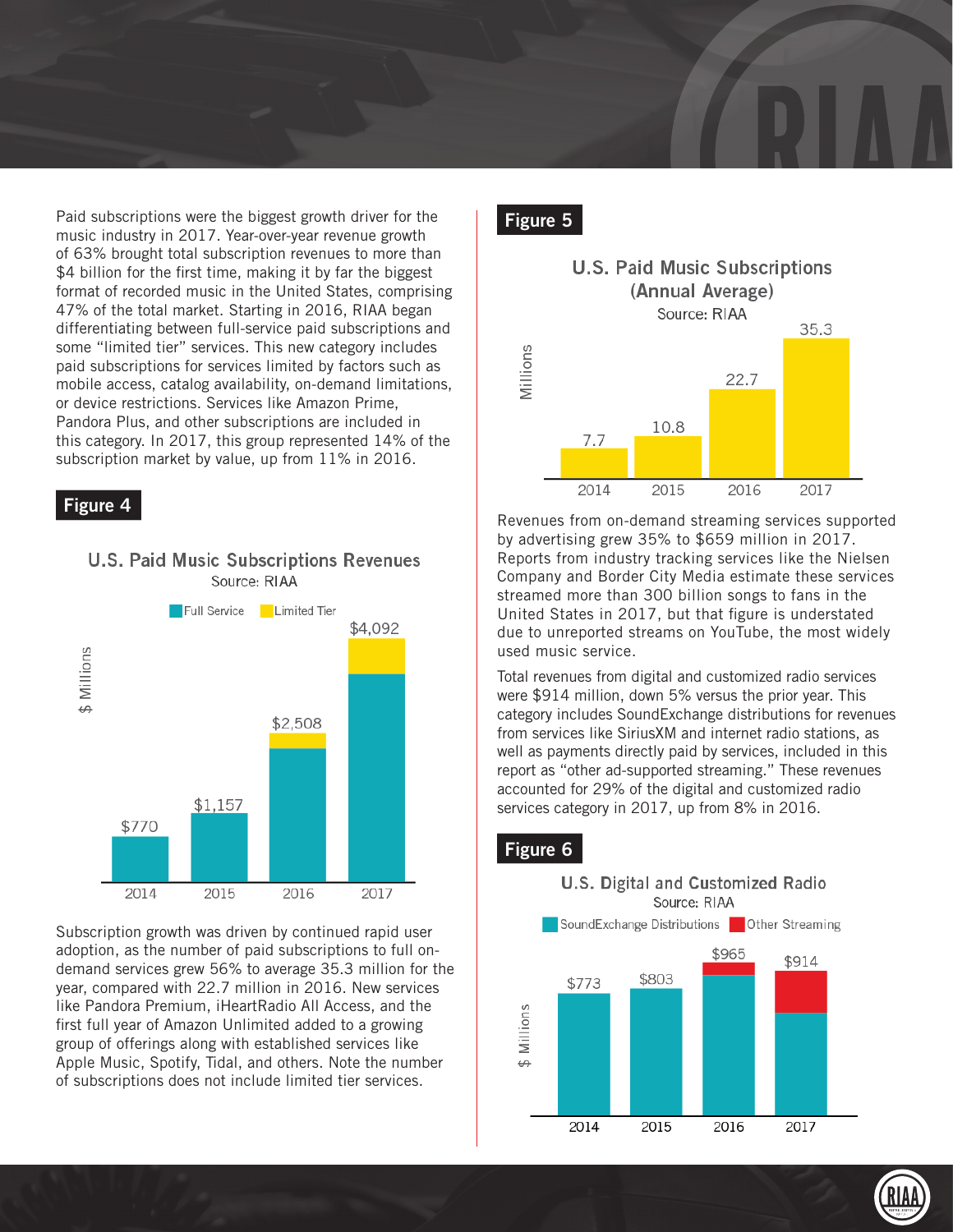#### **DIGITAL DOWNLOADS**

Revenues from digital downloads fell 25%, to \$1.3 billion in 2017. For the first time since 2011, revenues from physical products exceeded those from digital downloads. Revenues from sales of track downloads were down 25%, and digital album revenue decreased 24% versus 2016.

The total value of digitally distributed formats in 2017 was \$7.0 billion, up 22% from the prior year, and contributed 82% of total industry value (note this calculation excludes Synchronization revenues).

#### **Figure 7**



#### **PHYSICAL PRODUCTS**

Shipments of physical products decreased just 4% to \$1.5 billion in 2017, a lower rate of decline than in recent years. In the first half of the year, the rate of return of physical goods declined, leading to better results. In the second half, those rates returned to more typical levels. Vinyl continues to be a bright spot among physical formats, with revenues up 10% to \$395 million. Shipments of CDs continued to decline, falling 6% in 2017 to \$1.1 billion. Revenues from shipments of physical products made up 17% of the industry total in 2017.

Please read the commentary of Cary Sherman, our Chairman and CEO, here:<https://medium.com/@RIAA>

**Note:** Historical data updated for 2014 - 2016, including updated revenue accounting standards starting in 2016. Formats with no retail value equivalent included at wholesale value.

**For news media inquiries, please contact:**  Jonathan Lamy Cara Duckworth Weiblinger Liz Kennedy 202-775-0101